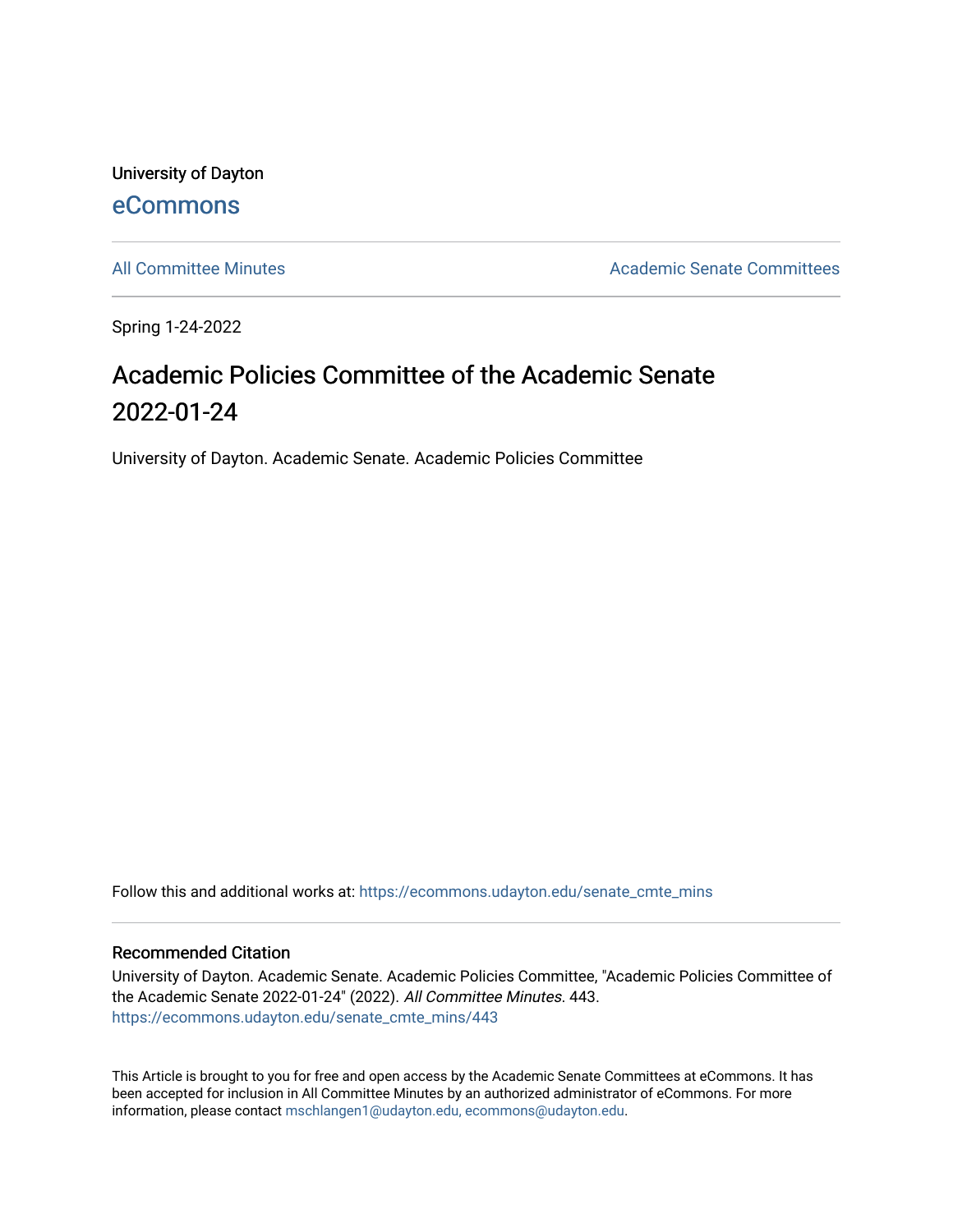### **Approved APC Minutes January 24, 2022**

# $1:25 - 2:15$  PM

Join Zoom Meeting https://udayton.zoom.us/j/88130543399?pwd=dmk0bmRNbkVmTGJueWhGK3NvUEFBdz09

Meeting ID: 881 3054 3399 Password: 123219

**Committee Members:** Phil Anloague (ex officio); Philip Appiah-Kubi; **Deb Bickford** (ex officio); **Laurel Bird; Jenna Borrelli**; **Art Busch; Alison Carr-Chellman; Trevor Collier; Jennifer Dalton**; **Neomi DeAnda (chair)**; Greg Elvers; **Harold Merriman**; Jason Pierce; Dan Reyes; **Sarah Webber**

## **Guest: Michelle Pautz, Judy Owen**

1. APC CAP 5 year review - Senior Capstone [https://drive.google.com/file/d/1gjm](https://drive.google.com/file/d/1gjm-cnBbvCfLnZqtVvu-S8pMCb7ove3g/view?usp=sharing)[cnBbvCfLnZqtVvu-S8pMCb7ove3g/view?usp=sharing](https://drive.google.com/file/d/1gjm-cnBbvCfLnZqtVvu-S8pMCb7ove3g/view?usp=sharing)

- The group has been meeting regularly
- They are not trying to reinvent the wheel and not trying to reinvent the CAP four year review process
- Looking into whether the CLOs accurately reflect what we want students to learn
- Don't have much of a way to gather information from the students. That data might not exist in certain departments, and no way to collate it into something meaningful
- They will perhaps be offering recommendations on how to gather that data in the future
- Continue to think of what resources would be required to get the report done by March 1
- They are relying heavily on CIM, pulling up each courses number by number and looking for their four year review and the standard form. There are no standard attachments, which would have made it helpful to find information.
- The capstone requirement is a part of CAP. they hadn't anticipated the issues about incorporating other aspects of CAP. is it supposed to be synthesizing just from the department, or all of CAP?

● They are looking to see if vocation is present in the capstone requirements

# 2. Review minutes

- $\bullet$  [1/10 minutes](https://docs.google.com/document/d/1YGW22Pe7iE3GIjVyzm43cMTYulKy02Nc/edit) Accepted as is. Motion by Ali to approve, seconded by Sarah. Unanimously approved.
- $\bullet$  [11/22/21 minutes](https://docs.google.com/document/d/1agGZYb2EEUyWI_b5Mjt5YTtZl2NqehDS/edit#heading=h.gjdgxs) accepted, all in favor
- 3. Next few meetings (as of 1/19/22):
	- a. January 31, 2022
		- i. APC CAP 5 year review Diversity and Social Justice (please review new documents in Google drive. UPDATE: as well as the note below sent from Youssef Farhat , DSJ CAP Coordinator)
		- ii. Wellbeing Education Certificate
	- b. February 14,
		- i. APC CAP 5 year review Humanities Commons